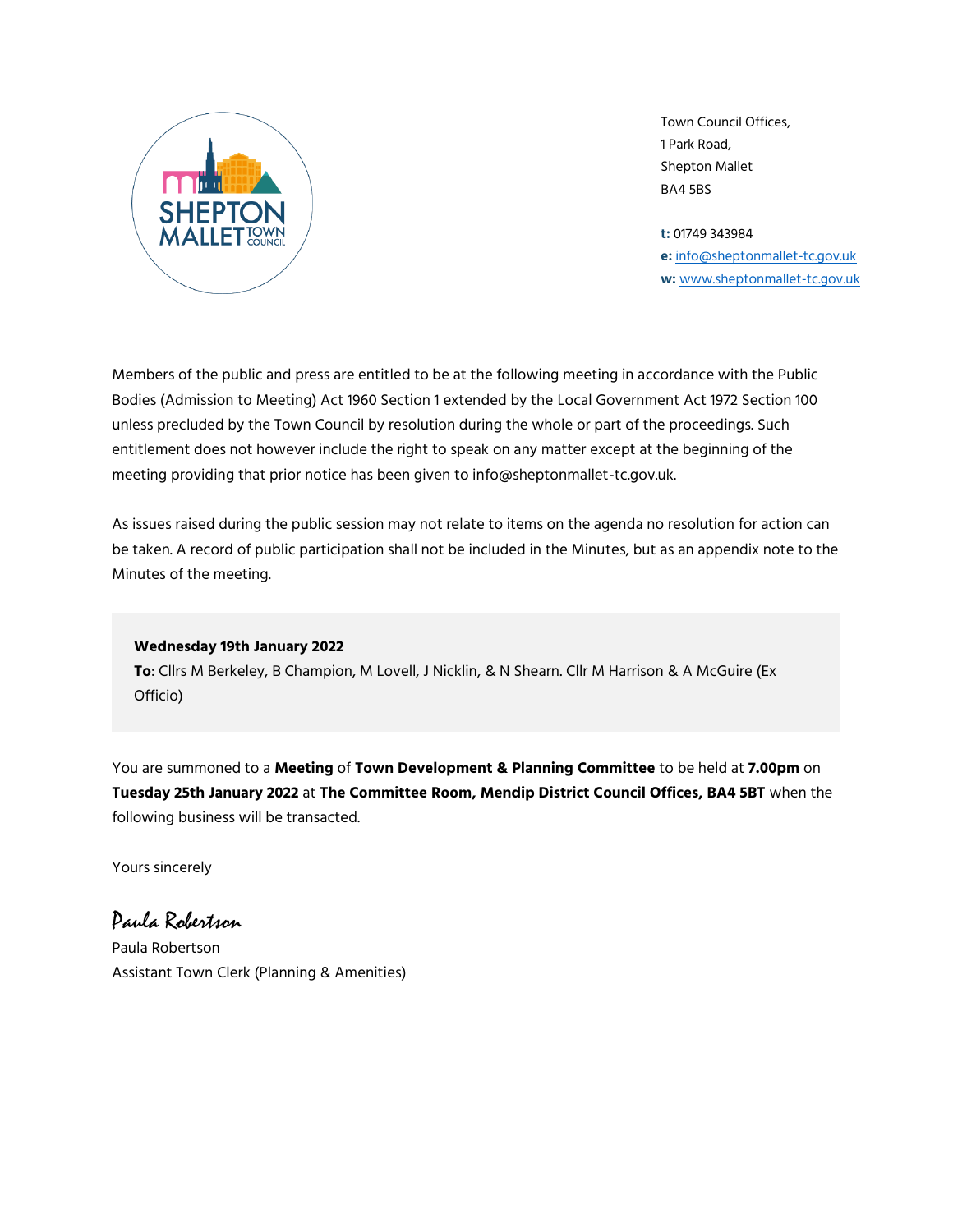# AGENDA FOR THE TOWN COUNCIL MEETING

## Tuesday 25th January 2022

Covid-19 Statement – See Appendix A Capacity of the room is limited to 8 people and therefore members of the public are restricted and will be based on a first come basis.

### **Public question time, not to exceed 30 minutes**

If a member of public wishes to share a document with council, these documents must be submitted to info@sheptonmallet-tc.gov.uk by noon on the day of the meeting.

## TDP46.1 To receive any apologies for absence

TDP46.2 Declaration of interest of matters related to this agenda

TDP46.3 To approved the minutes of the TD&P Committee held on 4th January 2022

TDP46.4 Planning Matters - Applications for consideration

| 2021/2475<br>Bo Walsh | T1-3 - Cherry Trees - Fell. T4 - Birch - Fell TPO M197.<br>Distribution Centre, Mendip Avenue, Shepton Mallet, BA4 4PE               | 06/01/2022<br>TPO.       |
|-----------------------|--------------------------------------------------------------------------------------------------------------------------------------|--------------------------|
| 2022/0043<br>Bo Walsh | T1 - Poplar, Pollard to approx. 6 to 8m<br>T2 - Rowan, reduce to height approx. 3m<br>Sunny Mount, Ham Lane, Shepton Mallet, BA4 5JW | 11/01/2022<br><b>TCA</b> |
| 2022/0046<br>Bo Walsh | T1 - Plane - Fell.                                                                                                                   | 12/01/2022<br><b>TCA</b> |
|                       | The Farmhouse Field Farm Cannards Grave Road Shepton Mallet                                                                          |                          |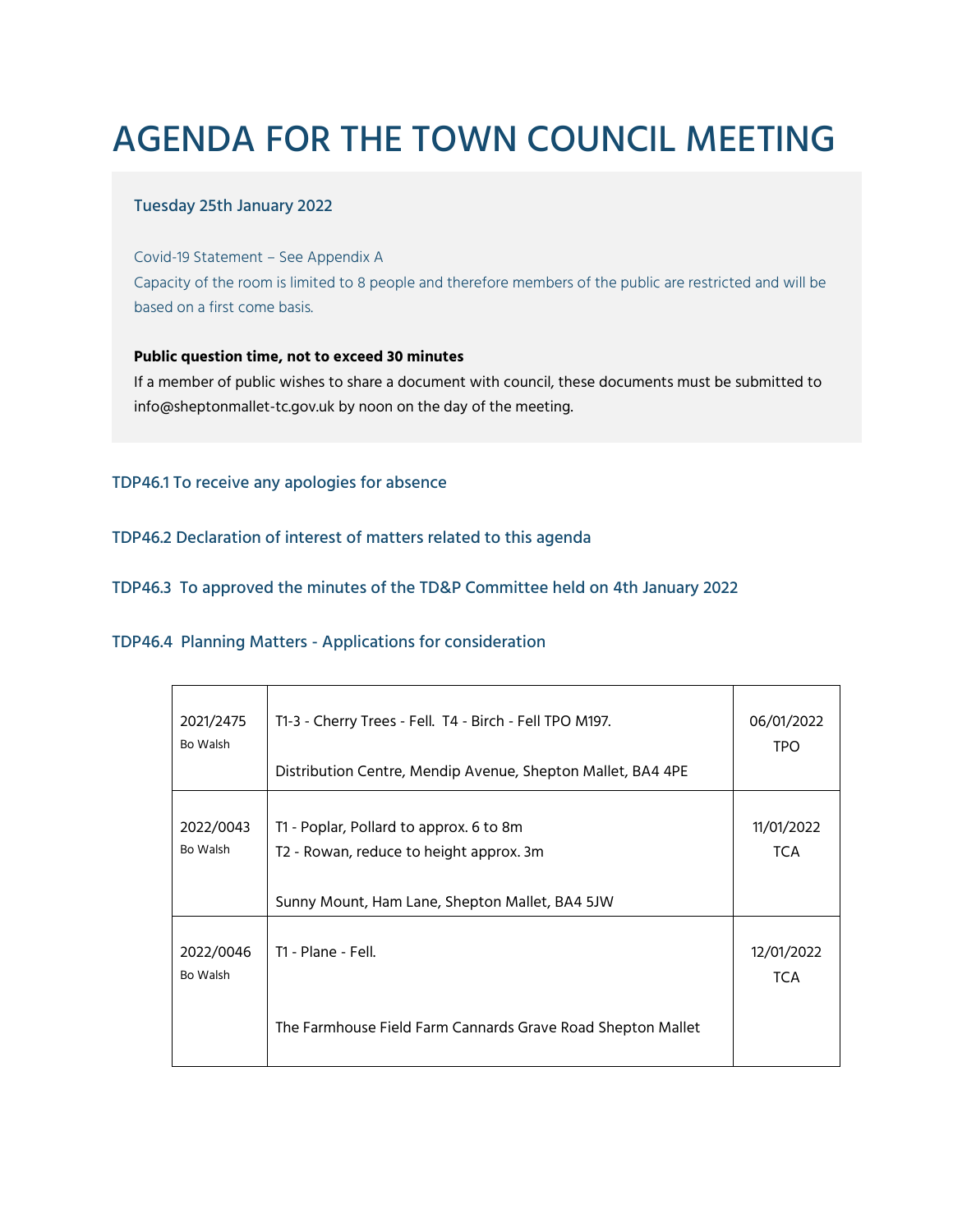| 2021/2924<br>Jennifer Alvis      | Conversion of the existing loft to create a new habitable area with<br>flat roof dormer to the rear elevation. New ground floor rear<br>extension to replace the existing conservatory.<br>6 Cornhill, Shepton Mallet, BA4 5LT              | 13/01/2022<br><b>HSE</b> |
|----------------------------------|---------------------------------------------------------------------------------------------------------------------------------------------------------------------------------------------------------------------------------------------|--------------------------|
| 2021/2695<br>Carlton<br>Langford | Erection of a detached dwelling.<br>Cannards Grave Farmhouse, Whitstone Hill to Fosse Way, Shepton<br>Mallet                                                                                                                                | 16/01/2022<br><b>FUL</b> |
| 2022/0078<br>Josh Cawsey         | Erection of a double garage/store.<br>4 Bath Road, Downside, Shepton Mallet, BA4 4JX                                                                                                                                                        | 17/01/2022<br><b>HSE</b> |
| 2022/0083<br>Bo Walsh            | TPO M1122 - Yew (tag 401) - Reduce the length of the branches that<br>extend towards the house by 1-2m to the south and south-west.<br>Also remove all dead wood from the crown.<br>Woodbourne House, West Shepton, Shepton Mallet, BA4 5UN | 18/01/2022<br><b>TPO</b> |
| 2022/0086<br>Bo Walsh            | Ash (T1) - fell to ground level.<br>Ash (G1) - fell to ground level.<br>St Sales House, Draycott Road, Shepton Mallet, BA4 5HS                                                                                                              | 18/01/2022<br><b>TCA</b> |
| 2021/1271<br>Josh Cawsey         | Re-consultation:<br>Re-roofing of the south aisle roof including the installation of<br>photovoltaic panels.<br>Church of St Peter & St Paul, Market Place, Shepton Mallet                                                                  | 19/01/2022<br><b>FUL</b> |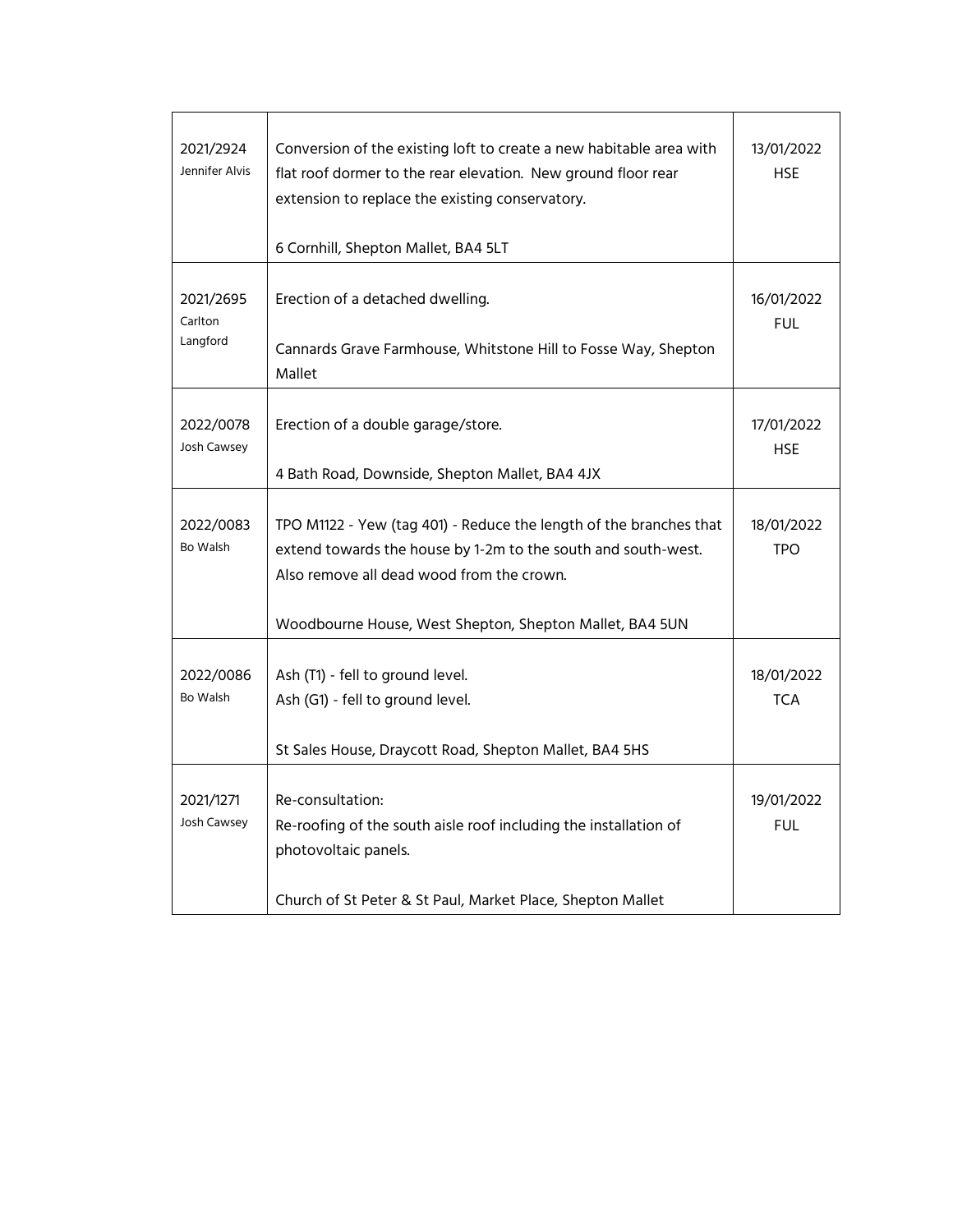## TDP46.5 Planning Applications Decided

| No.                            | <b>Address</b>                                                                                  | <b>Town Council</b> | <b>District</b>        |
|--------------------------------|-------------------------------------------------------------------------------------------------|---------------------|------------------------|
|                                |                                                                                                 |                     |                        |
| 2021/2794/TCA                  | Public Open Space East of 14 to 20 Elm<br>Way, Shepton Mallet                                   | Supported           | Approved<br>06/01/2022 |
| 2021/2119/TPO                  | Norah Fry, Shepton Mallet, BA4 5UG                                                              | Supported           | Approved<br>12/01/2022 |
| 2021/0300/FUL                  | Land to the South of Mendip District<br>Council Offices, Cannards Grave Road,<br>Shepton Mallet | Supported           | Approved<br>18/01/2022 |
| 2021/2531/FUL<br>2021/2532/LBC | 10A High Street, Shepton Mallet, BA4<br>5AN                                                     | Supported           | Approved<br>19/01/2022 |

## TDP46.6 Notice of Appeal

APP/Q3305/W/21/3287381 - J H Haskins High Street Shepton Mallet Somerset BA4 5AX - Application Number 2021/1584/FUL

TDP46.7 Other business referred to the Assistant Town Clerk (Planning & Amenities)

## TDP46.8 To consider if the committee wishes to prepare any press releases on matters considered

## TDP46.9 Date & Time of Next Meeting

7.00pm on Tuesday 15th February 2022 in the Committee Room.